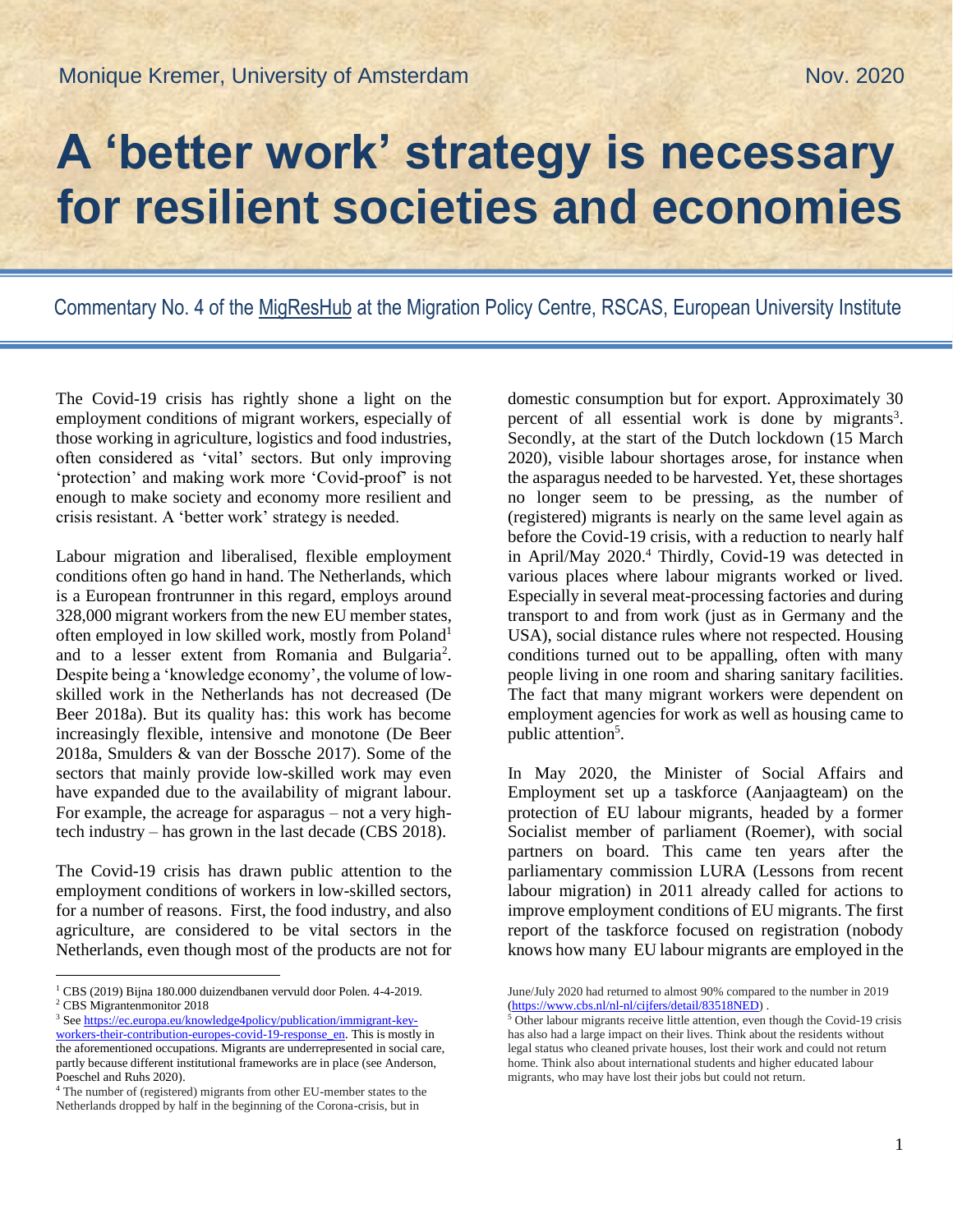Netherlands and where they live), and on enforcement of social distancing at work and while commuting. The second, most recent report went beyond Covid-19 and put forward a number of far-reaching recommendations. A number of these recommendations focus on housing and the role of employment agencies, which employ the majority (60%) of all EU migrant workers in the Netherlands. While ten years ago, the LURA commission mentioned 10,000 employment agencies in the Netherlands, the number has now risen to 14,000<sup>6</sup>. For comparison: Belgium, where employment agencies need a licence, has approximately  $1500^7$ . In a way, these agencies can be seen as international networks, and they might increase systemic resilience, as they are always able to transfer people when labour shortages arise (see Anderson, Poeschel and Ruhs 2020). But these employment agencies also play a pivotal role in what Weil has called *The Fissured Workplace* (2014). Many migrant workers have no clue who their boss actually is, and how responsibilities are divided. The "double dependency" (for work and housing) is considered problematic, but local authorities are very hesitant in offering and facilitating housing, contributing to shortages of 150,000 'beds'. Local authorities seek to attract distribution centres or greenhouses but prefer workers not to live in their locality because of resistance from local residents. For employers, outsourcing employment contracts as well as housing solves a lot of hassle. The taskforce aims at 'preventing abuse' and recommends an obligatory certification system to keep out dubious employment agencies, to detach rental contracts and employment contracts, and to give municipalities instruments to enforce quality of housing. The question is whether the recommendations are taken up by the Government and, just as importantly, whether enforcement will take place, as this was already a major issue in the LURA report a decade ago.

Incremental policy change that focuses on protecting workers and preventing abuse is crucial but not sufficient, as it does not, on its own, build resilience of the provision of essential goods and services. Granting workers basic rights is not enough. Resilience is about investing in people, diversification, and building buffers. This fits pleas of Rodrik and Sabel (2019) who called for *Building a good jobs economy* and the OECD report *Good jobs for all in a Changing World of Work* (2018). In *Better Work<sup>8</sup>*

 $\overline{a}$ 

(2020), the Dutch Scientific Council for Government Policy (WRR) also stressed an active approach to good work for all, aiming for higher standards than just 'decent work'. Derived from the academic literature, good work consists of three components: 1) control over income, including long-term contracts; 2) control at work, by increasing voice and investing in skills; 3) control in life, being able to balance family and work. Good work for all is beneficial for society and the economy in the long term. The employment conditions of many labour migrants in the Netherlands fall short on all three dimensions: 1) few have long-term contracts (even if they have been in the Netherlands for years) and many labour migrants earn comparatively little; 2) they have little say at the work place, with little to no investments in education taking place (including learning the Dutch language), and 3) they work long and often unpredictable hours.

How can we make sure employers no longer take the 'low road' of short-term profitability but instead choose the 'high road' of resilience, in which investment in people takes place? To this end, we must first understand why companies take the low road. Financialisation, globalisation, and competition can put pressure on labour costs but research shows that companies are still able to make choices, and they do: within the same sector, some companies opt for the low road while others choose the high road (Block 2018, Ton 2014, Kroon and Paauwe 2014). When explaining the high level of flexible contracts in the Netherlands, De Beer (2018b) concludes, after a review of alternative explanations, that employers employ 'copy and paste behaviour'. This may well apply to hiring migrant labour, where path dependencies also seem crucial (Ruhs and Anderson 2010).

Recent research (Strockmeijer 2019) showed that many employers in horticulture who employ EU migrants in 'Het Westland' take the low road and have no strategies for the future. Only a small number of employers in horticulture invest in the personnel they hire, offer training and mobility, or invest in labour-saving technology. Therefore, even though their greenhouses are very 'hightech' their labour strategy is not very sophisticated. They expect that temporary employment agencies will come up with new solutions and find labour elsewhere when EU migration stagnates. Rather than a conscious strategy,

<sup>6</sup> Statistics come from the report of the Aanjaagteam.

<sup>7</sup> [https://www.mvovlaanderen.be/sector/hr-en-](https://www.mvovlaanderen.be/sector/hr-en-uitzendbureaus#:~:text=Belgi%C3%AB%20telde%20eind%202018%201.501,%2C%2060%2C9%25%20mannen)

[uitzendbureaus#:~:text=Belgi%C3%AB%20telde%20eind%202018%201.501,](https://www.mvovlaanderen.be/sector/hr-en-uitzendbureaus#:~:text=Belgi%C3%AB%20telde%20eind%202018%201.501,%2C%2060%2C9%25%20mannen) [%2C%2060%2C9%25%20mannen.](https://www.mvovlaanderen.be/sector/hr-en-uitzendbureaus#:~:text=Belgi%C3%AB%20telde%20eind%202018%201.501,%2C%2060%2C9%25%20mannen)

<sup>8</sup> The English version of *Better Work* will be published by Kremer, Went and Engbersen (Springer, forthcoming 2021).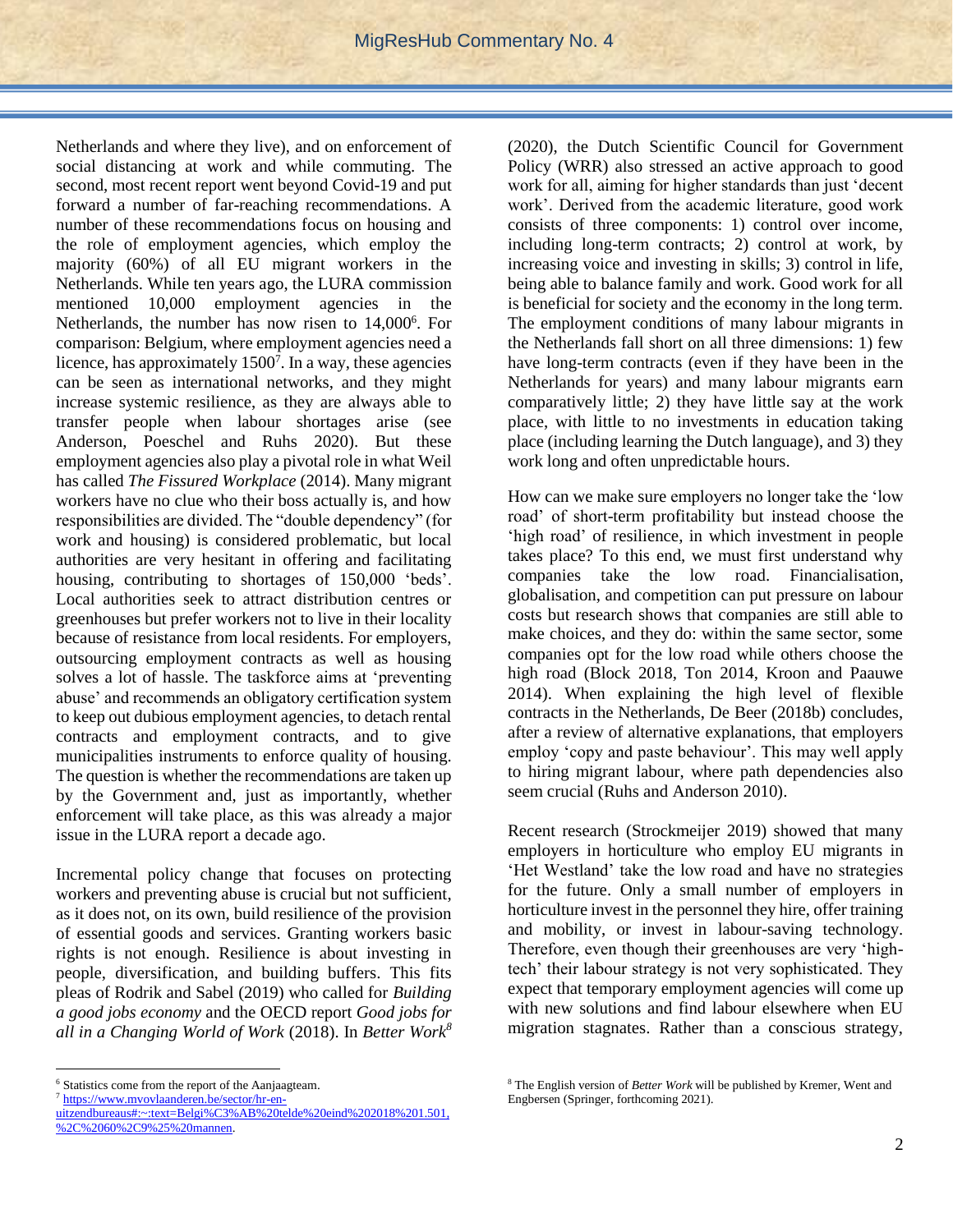indifference may be a better-fitting label. For these employers, labour costs are just a small fraction of the total costs – heating, for instance, is often much more costly.

A good work strategy to increase systemic resilience needs a proactive institutional framework. Protective laws and especially enforcement are crucial. In Germany, from 1 July 2020, temporary work is banned for meat-processing industries. Temporary employment agencies could also be limited by new regulations. But this is not enough. The massive support given to companies in this Covid-19 crisis (EUR 4 billion in the Netherlands) can be used to leverage companies to develop a 'good work' strategy. Investing in workers could also be a conditionality built into European funding. If necessary, guidance should be given to companies that want to take the high road but do not know how. Social partners on a local, national and European level need to play a role in this as well. As do citizens, whose consumer behaviour for the first time has been linked to cheap migrant labour, especially in the meatprocessing industry (Lever and Milbourne 2017).

Finally, a better work strategy to build resilience in both society and the economy may in the long term reduce labour migration because work becomes more attractive to locals, including former migrants and refugees. It will also make countries more attractive (and fairer) in the long term when they might need to compete with other countries for migrants that are needed for vital sections of the economy.

*Monique Kremer is Chair of the Dutch Advisory Committee on Migration Affairs and Professor of Sociology at the University of Amsterdam. She thanks Sonja Avontuur for help with this commentary.*

*Views expressed in this publication reflect the opinion of individual authors and not those of the European University Institute.*

*The Migrants and Systemic Resilience Hub [\(MigResHub\)](https://migrationpolicycentre.eu/projects/migrants-resilience-global-covid19-research-policy-mig-res-hub/) facilitates research and debates on how migrant workers affect the resilience of essential services during the Covid-19 pandemic and similar shocks in the future. MigResHub is a joint initiative of the EUI's Migration Policy Centre (MPC) and Migration Mobilities Bristol (MMB) at the University of Bristol.*

## **References**

Aanjaagteam Bescherming Arbeidsmigranten (2020) Geen tweederangsburgers. Aanbevelingen om misstanden bij arbeidsmigranten in Nederland tegen te gaan. [https://www.rijksoverheid.nl/documenten/rapporten/2020/10/3](https://www.rijksoverheid.nl/documenten/rapporten/2020/10/30/tweede-advies-aanjaagteam-bescherming-arbeidsmigranten) [0/tweede-advies-aanjaagteam-bescherming-arbeidsmigranten](https://www.rijksoverheid.nl/documenten/rapporten/2020/10/30/tweede-advies-aanjaagteam-bescherming-arbeidsmigranten)

Anderson, B., F. Poeschel, and M. Ruhs (2020) Covid-19 and Systemic Resilience: Rethinking the Impacts of Migrant Workers and Labour Migration Policies. RSCAS Working Paper 2020/57, European University Institute. [https://cadmus.eui.eu//handle/1814/68235](https://cadmus.eui.eu/handle/1814/68235)

Beer, P. de (2018a) 'Laagopgeleiden vaker aan het werk, maar wel op laagbetaald en flexibele baan', *tpedigitaal* 12, 2: 1-19. [https://www.tpedigitaal.nl/artikel/laagopgeleiden-vaker-aan](https://www.tpedigitaal.nl/artikel/laagopgeleiden-vaker-aan-het-werk-maar-wel-op-laagbetaalde-en-flexibele-baan)[het-werk-maar-wel-op-laagbetaalde-en-flexibele-baan](https://www.tpedigitaal.nl/artikel/laagopgeleiden-vaker-aan-het-werk-maar-wel-op-laagbetaalde-en-flexibele-baan)

Beer, P. de (2018b) 'Waarom gebruiken werkgevers (steeds meer) flexibele arbeidskrachten?'*, Tijdschrift voor Arbeidsvraagstukken* 34, 1: 62-84. [https://www.tijdschriftvoorarbeidsvraagstukken.nl/inhou](https://www.tijdschriftvoorarbeidsvraagstukken.nl/inhoud/tijdschrift_artikel/TA-34-1-8/Waarom-gebruiken-werkgevers-steeds-meer-flexibele-arbeidskrachten) [d/tijdschrift\\_artikel/TA-34-1-8/Waarom-gebruiken](https://www.tijdschriftvoorarbeidsvraagstukken.nl/inhoud/tijdschrift_artikel/TA-34-1-8/Waarom-gebruiken-werkgevers-steeds-meer-flexibele-arbeidskrachten)[werkgevers-steeds-meer-flexibele-arbeidskrachten](https://www.tijdschriftvoorarbeidsvraagstukken.nl/inhoud/tijdschrift_artikel/TA-34-1-8/Waarom-gebruiken-werkgevers-steeds-meer-flexibele-arbeidskrachten) 

Block, F. (2018) Capitalism: The Future of an Illusion, Oakland: University of California Press. <https://doi.org/10.1525/california/9780520283220.001.0001>

CBS - Central Bureau for Statistics (2018) Meer asperges geoogst. [https://www.cbs.nl/nl-nl/nieuws/2018/16/meer](https://www.cbs.nl/nl-nl/nieuws/2018/16/meer-asperges-geoogst)[asperges-geoogst](https://www.cbs.nl/nl-nl/nieuws/2018/16/meer-asperges-geoogst)

Kroon, B. and J. Paauwe (2014) Structuration of Precarious Employment in Economically Constrained Firms: The Case of Dutch Agriculture, *Human Resource Management Journal* 24(1), 19-37. <https://doi.org/10.1111/1748-8583.12024>

Lever, J. and P. Milbourne (2017) The Structural Invisibility of Outsiders: The Role of Migrant Labour in the Meat-Processing Industry." *Sociology* 51(2), 306-322. <https://doi.org/10.1177/0038038515616354>

OECD (2018) *Good Jobs for All in a Changing World of Work: The OECD Jobs Strategy*. OECD Publishing, Paris. <https://doi.org/10.1787/9789264308817-en>

Rodrik, D. and C. Sabel (2019) Building a Good Jobs Economy. Working Paper.<https://j.mp/2G5tnvX>